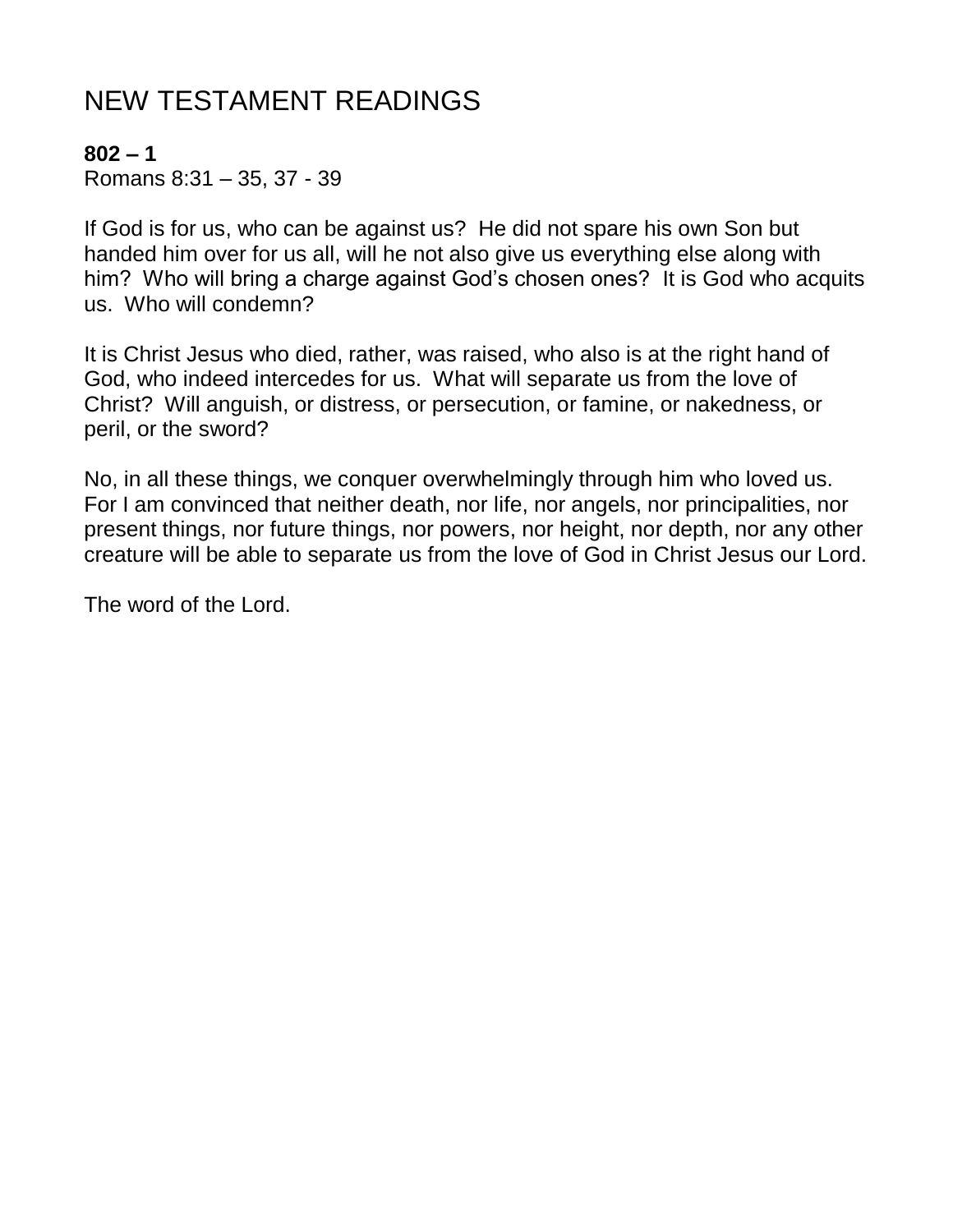### **802 – 2 (Long Form)**

Romans 12:1-2, 9-18

A reading from the Letter of Saint Paul to the Romans

I urge you, brothers and sisters, by the mercies of God, to offer your bodies as a living sacrifice, holy and pleasing to God, your spiritual worship. Do not conform yourselves to this age but be transformed by the renewal of your mind, that you may discern what is the will of God, what is good and pleasing and perfect.

Let love be sincere; hate what is evil, hold on to what is good; love one another with mutual affection; anticipate one another in showing honor.

Do not grow slack in zeal, be fervent in spirit, serve the Lord.

Rejoice in hope, endure in affliction, persevere in prayer.

Contribute to the needs of the holy ones, exercise hospitality.

Bless those who persecute you, bless and do not curse them.

Rejoice with those who rejoice, weep with those who weep.

Have the same regard for one another; do not be haughty but associate with the lowly; do not be wise in your own estimation.

Do not repay anyone evil for evil; be concerned for what is noble in the sight of all.

If possible, on your part, live at peace with all.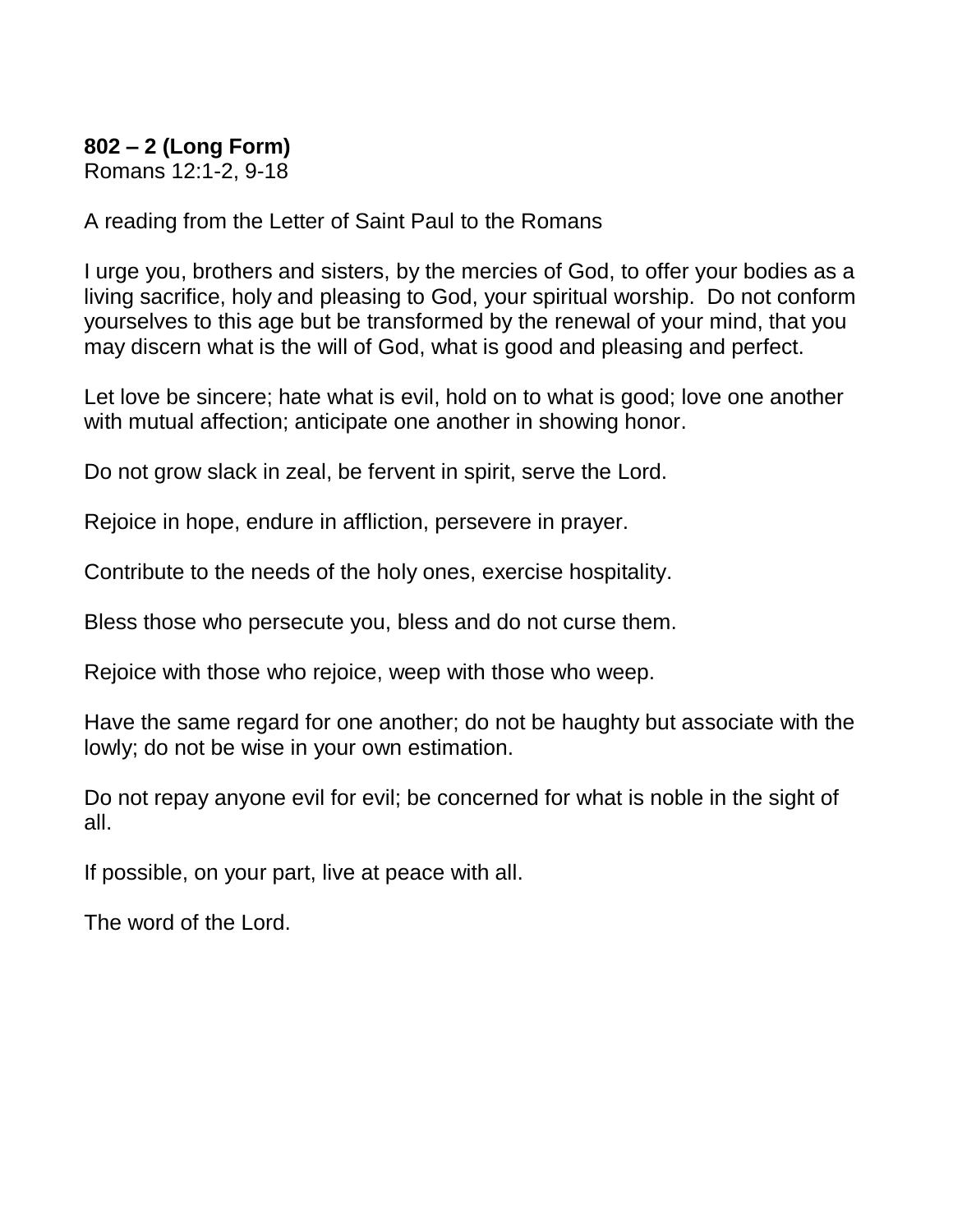## **802 – 2 (Short Form)**

Romans 12:1-2, 9-13

A reading from the Letter of Saint Paul to the Romans

I urge you, brothers and sisters, by the mercies of God, to offer your bodies as a living sacrifice, holy and pleasing to God, your spiritual worship.

Do not conform yourselves to this age but be transformed by the renewal of your mind, that you may discern what is the will of God, what is good and pleasing and perfect.

Let love be sincere; hate what is evil, hold on to what is good; love one another with mutual affection; anticipate one another in showing honor.

Do not grow slack in zeal, be fervent in spirit, serve the Lord.

Rejoice in hope, endure in affliction, persevere in prayer.

Contribute to the needs of the holy ones, exercise hospitality.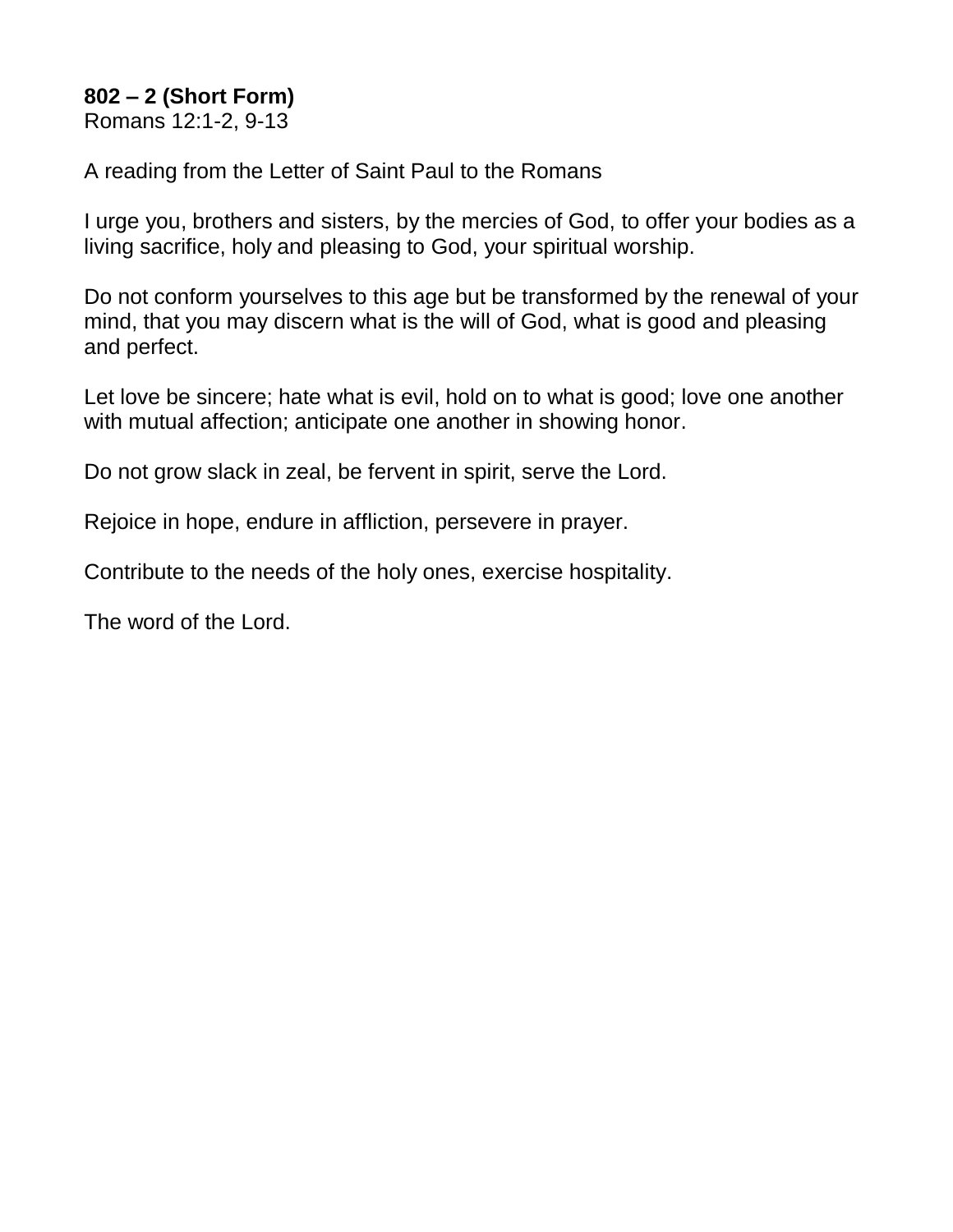**802 – 3** Romans 15:1b-3a, 5-7, 13

A reading from the Letter of Saint Paul to the Romans

Brothers and sisters:

We ought to put up with the failings of the weak and not to please ourselves; let each of us please our neighbor for the good, for building up.

For Christ did not please himself. May the God of endurance and encouragement grant you to think in harmony with one another, in keeping with Christ Jesus, that with one accord you may with one voice glorify the God and Father of our Lord Jesus Christ.

Welcome one another, then, as Christ welcomed you, for the glory of God. May the God of hope fill you with all joy and peace in believing, so that you may abound in hope by the power of the Holy Spirit.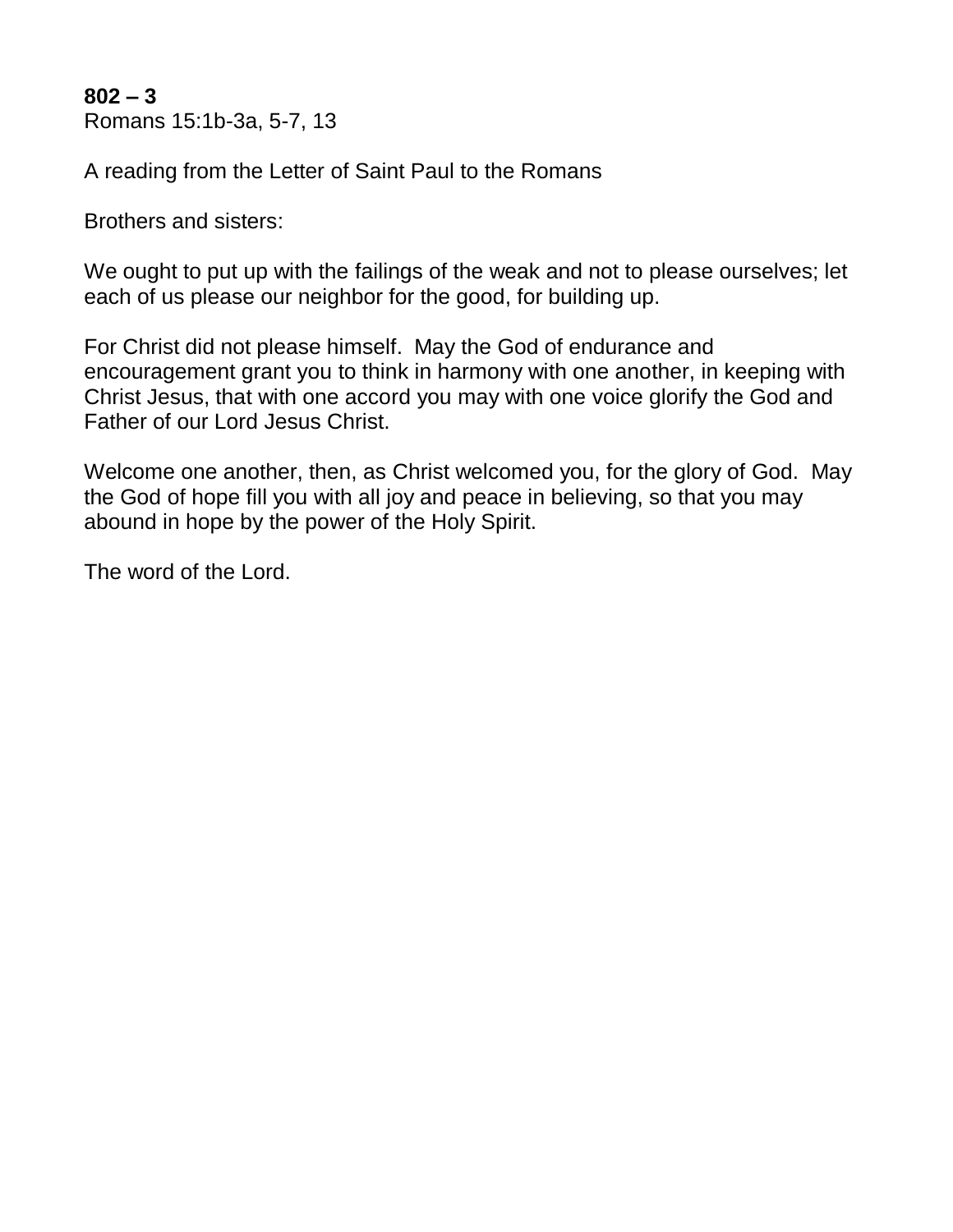**802 - 4** Corinthians 6:13c-15a, 17-20

A reading from the first Letter of Saint Paul to the Corinthians

Brothers and sisters:

The body is not for immorality, but for the Lord, and the Lord is for the body; God raised the Lord and will also raise us by his power.

Do you not know that your bodies are members of Christ? Whoever is joined to the Lord becomes one spirit with him. Avoid immorality.

Every other sin a person commits is outside the body, but the immoral person sins against his own body.

Do you not know that your body is a temple of the Holy Spirit within you, whom you have from God, and that you are not your own?

For you have been purchased at a price. Therefore glorify God in your body.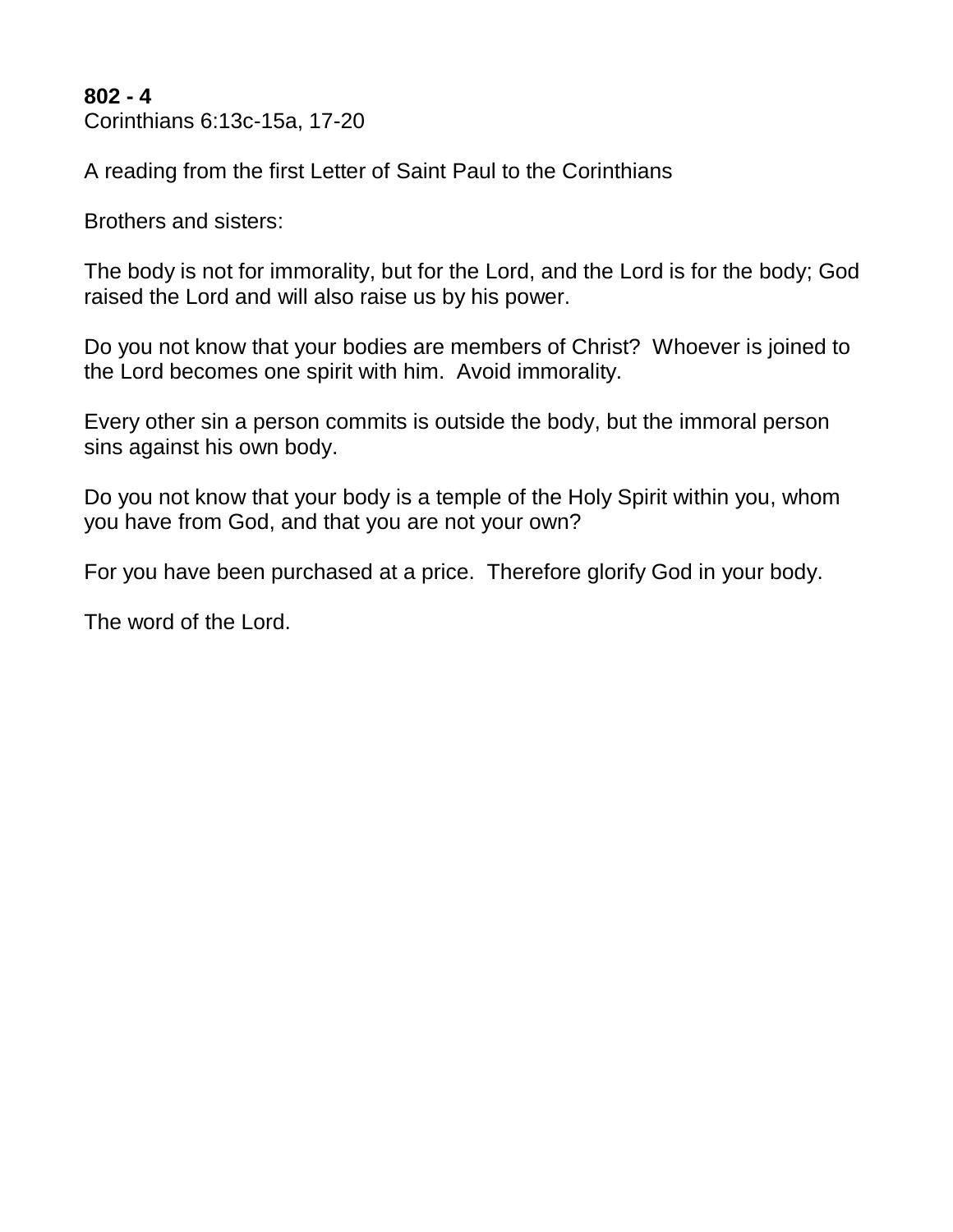**802 - 5** Corinthians 12:31-13:8a

A reading from the first Letter of Saint Paul to the Corinthians

Brothers and sisters:

Strive eagerly for the greatest spiritual gifts. But I shall show you a still more excellent way.

If I speak in human and angelic tongues but do not have love, I am a resounding gong or a clashing cymbal.

And if I have the gift of prophecy and comprehend all mysteries and all knowledge; if I have all faith so as to move mountains, but do not have love, I am nothing.

If I give away everything I own, and if I hand my body over so that I may boast but do not have love, I gain nothing.

Love is patient, love is kind. It is not jealous, is not pompous, it is not inflated, it is not rude, it does not seek its own interests, it is not quick-tempered, it does not brood over injury, it does not rejoice over wrongdoing but rejoices with the truth.

It bears all things, believes all things, hopes all things, endures all things.

Love never fails.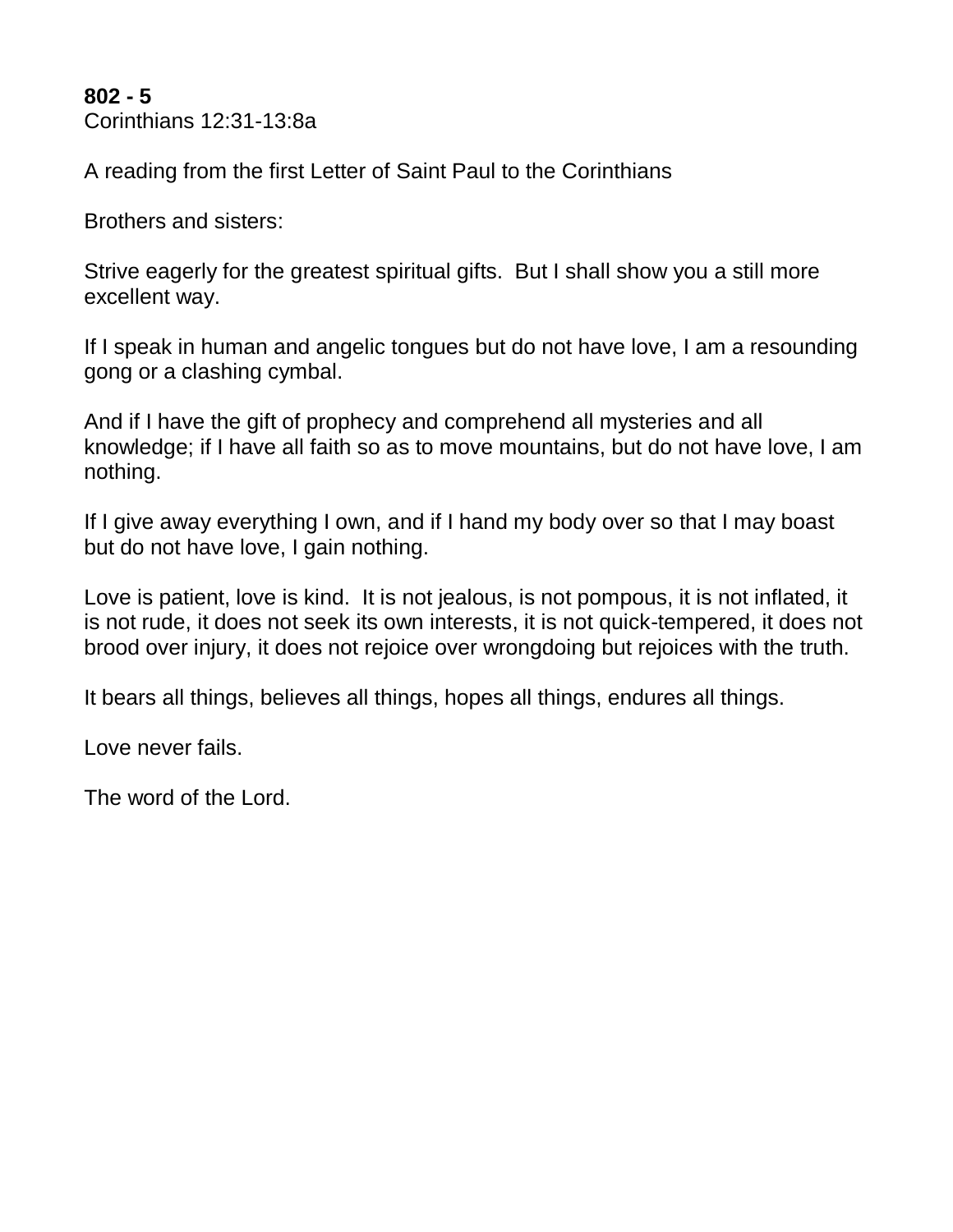**802 - 6** 5:2a, 21-33 Ephesians \*For a shorter form, eliminate verses  $21 - 24$ \*

A reading from the Letter of Saint Paul to the Ephesians

Brothers and sisters:

Live in love, as Christ love us and handed himself over for us.

Be subordinate to one another out of reverence for Christ. Wives should be subordinate to their husbands as to the Lord. For the husband is head of his wife just as Christ is head of the Church, he himself the savior of the body.

As the Church is subordinate to Christ, so wives should be subordinate to their husbands in everything.

Husbands, love your wives, even as Christ loved the Church and handed himself over for her to sanctify her, cleansing her by the bath of water with the word, that he might present to himself the Church in splendor, without spot or wrinkle or any such thing, that she might be holy and without blemish.

So also husbands should love their wives as their own bodies. He who loves his wife loves himself. For no one hates his own flesh but rather nourishes and cherishes it, even as Christ does the Church, because we are members of his Body.

*For this reason a man shall leave his father and his mother and be joined to his wife, and the two shall become one flesh.*

This is a great mystery, but I speak in reference to Christ and the Church. In any case, each one of you should love his wife as himself, and the wife should respect her husband.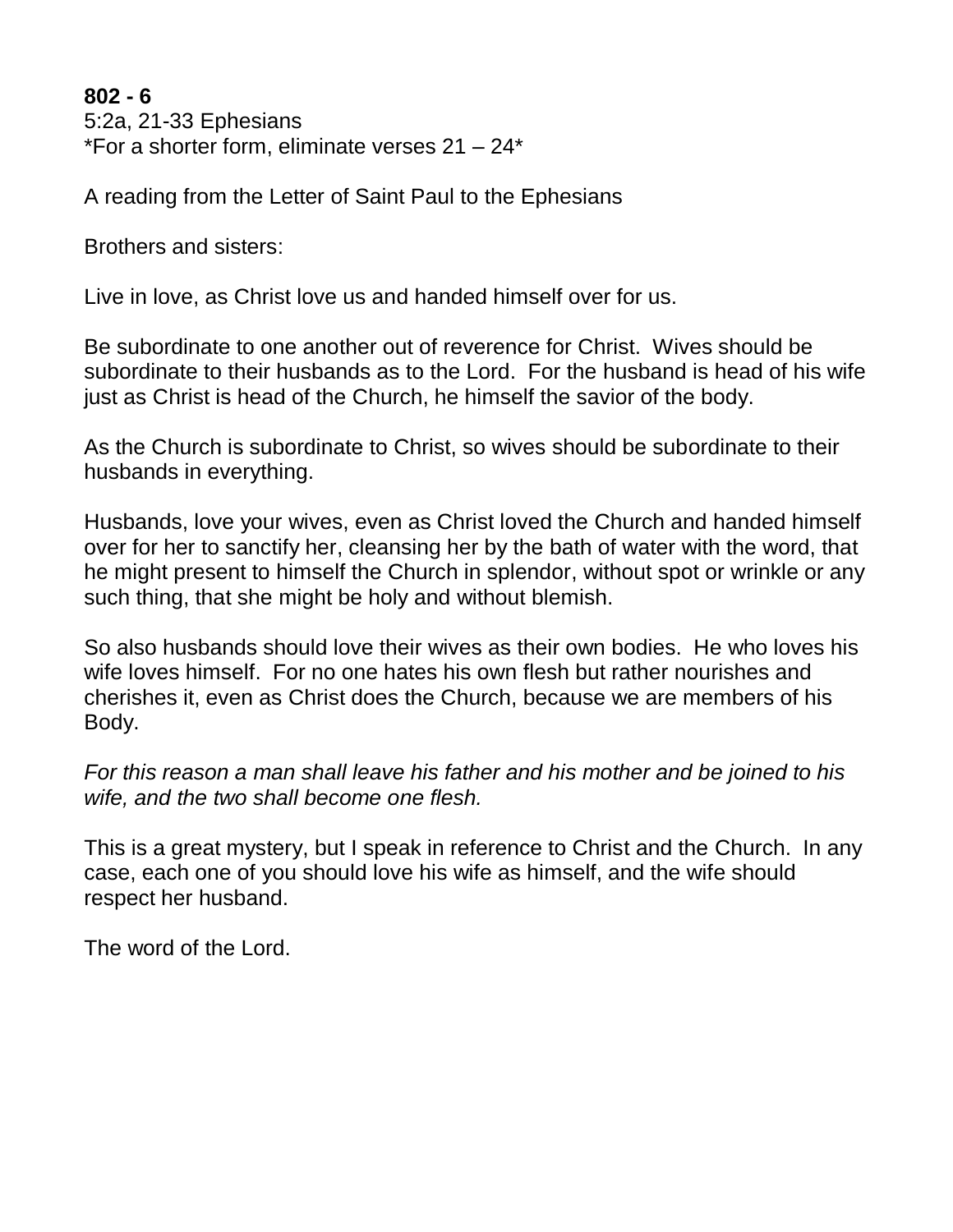**802 - 7** Philippians 4:4-9

A reading from the Letter of Saint Paul to the Philippians

Brothers and sisters:

Rejoice in the Lord always. I shall say it again: rejoice! Your kindness should be known to all. The Lord is near.

Have no anxiety at all, but in everything, by prayer and petition, with thanksgiving, make your requests known to God. Then the peace of God that surpasses all understanding will guard your hearts and minds in Christ Jesus.

Finally, brothers and sisters, whatever is true, whatever is honorable, whatever is just, whatever is pure, whatever is lovely, whatever is gracious, if there is any excellence and if there is anything worthy of praise, think about these things.

Keep on doing what you have learned and received and heard and seen in me. Then the God of peace will be with you.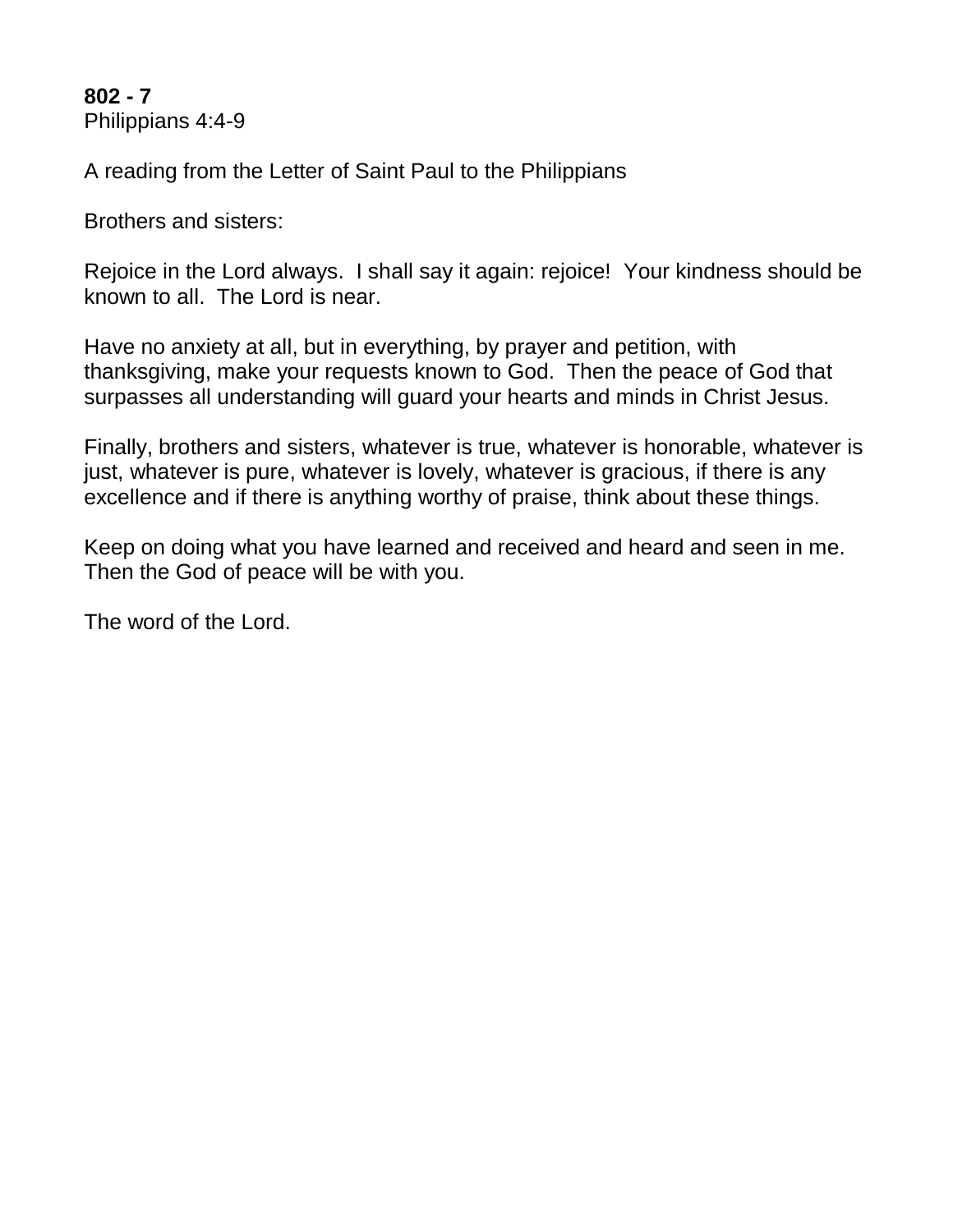**802 – 8** Colossians 3:12-17

A reading from the Letter of Saint Paul to the Colossians

Brothers and sisters:

Put on, as God's chosen ones, holy and beloved, heartfelt compassion, kindness, humility, gentleness, and patience, bearing with one another and forgiving one another, if one has a grievance against another; as the Lord has forgiven you, so must you also do.

And over all these put on love, that is, the bond of perfection.

And let the peace of Christ control your hearts, the peace into which you were also called in one Body. And be thankful.

Let the word of Christ dwell in you richly, as in all wisdom you teach and admonish one another, singing psalms, hymns, and spiritual songs with gratitude in your hearts to God.

And whatever you do, in word or in deed, do everything in the name of the Lord Jesus, giving thanks to God the Father through him.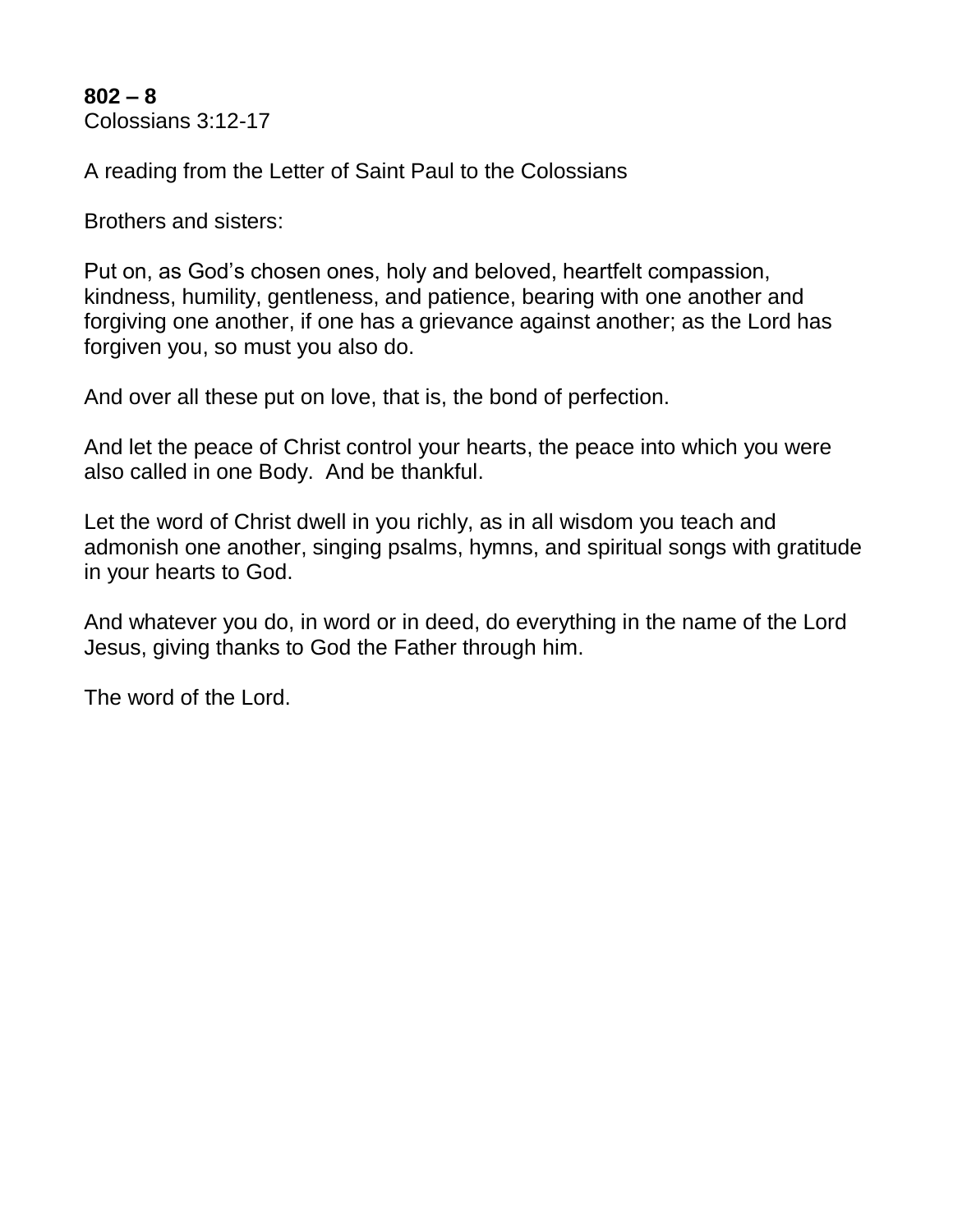**802 – 9** Hebrews 13:1-4a, 5-6b

A reading from the Letter to the Hebrews

Brothers and sisters:

Let mutual love continue. Do not neglect hospitality, for through it some have unknowingly entertained angels. Be mindful of prisoners as if sharing their imprisonment, and of the ill-treated as of yourselves, for you also are in the body.

Let marriage be honored among all and the marriage bed be kept undefiled.

Let your life be free from love of money but be content with what you have, for he has said, *I will never forsake you or abandon you.* Thus we may say with confidence:

*The Lord is my helper, and I will not be afraid.*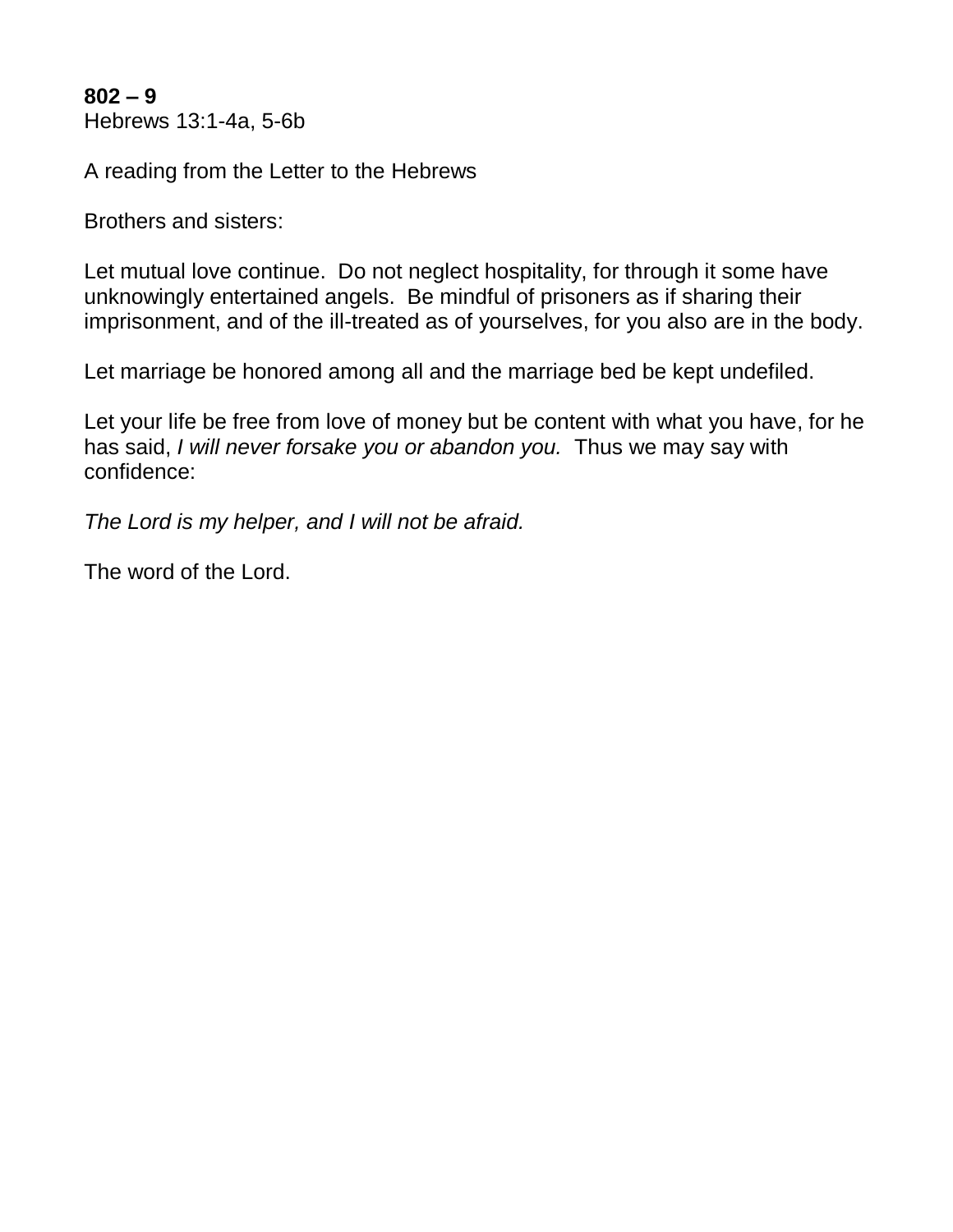#### **802 – 10** Saint Peter 3:1-9

A reading from the first Letter of Saint Peter

Beloved:

You wives should be subordinate to your husbands so that, even if some disobey the word, they may be won over without a word by their wive's conduct when they observe your reverent and chaste behavior. Your adornment should not be an external one: braiding the hair, wearing gold jewelry, or dressing in fine clothes, but rather the hidden character of the heart, expressed in the imperishable beauty of a gentle and calm disposition, which is precious in the sight of God.

For this is also how the holy women who hoped in God once used to adorn themselves and were subordinate to their husbands; thus Sarah obeyed Abraham, calling him "lord." You are her children when you do what is good and fear no intimidation.

Likewise, you husbands should live with your wives in understanding, showing honor to the weaker female sex, since we are joint heirs of the gift of life, so that your prayers may not be hindered.

Finally, all of you, be of one mind, sympathetic, loving toward one another, compassionate, humble. Do not return evil for evil, or insult for insult; but, on the contrary, a blessing, because to this you were called, that you might inherit a blessing.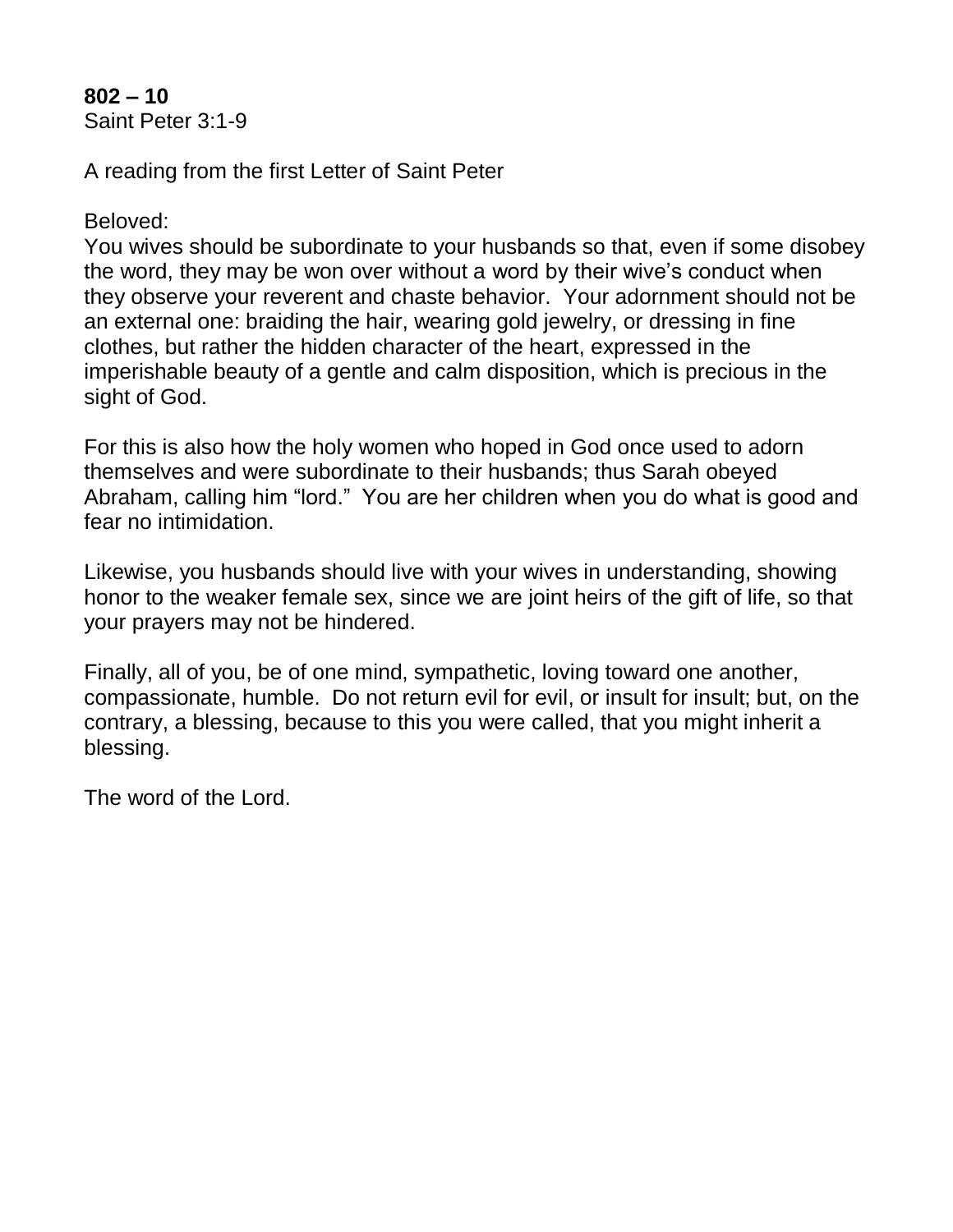**802 – 11** Saint John 3:18-24

A reading from the first Letter of Saint John

Children, let us love not in word or speech but in deed and truth.

Now this is how we shall know that we belong to the truth and reassure our hearts before him in whatever our hearts condemn, for God is greater than our hearts and knows everything.

Beloved, if our hearts do not condemn us, we have confidence in God and receive from him whatever we ask, because we keep his commandments and do what pleases him.

And his commandment is this: we should believe in the name of his Son, Jesus Christ, and love one another just as he commanded us.

Those who keep his commandments remain in him, and he in them, and the way we know that he remains in us is from the Spirit that he gave us.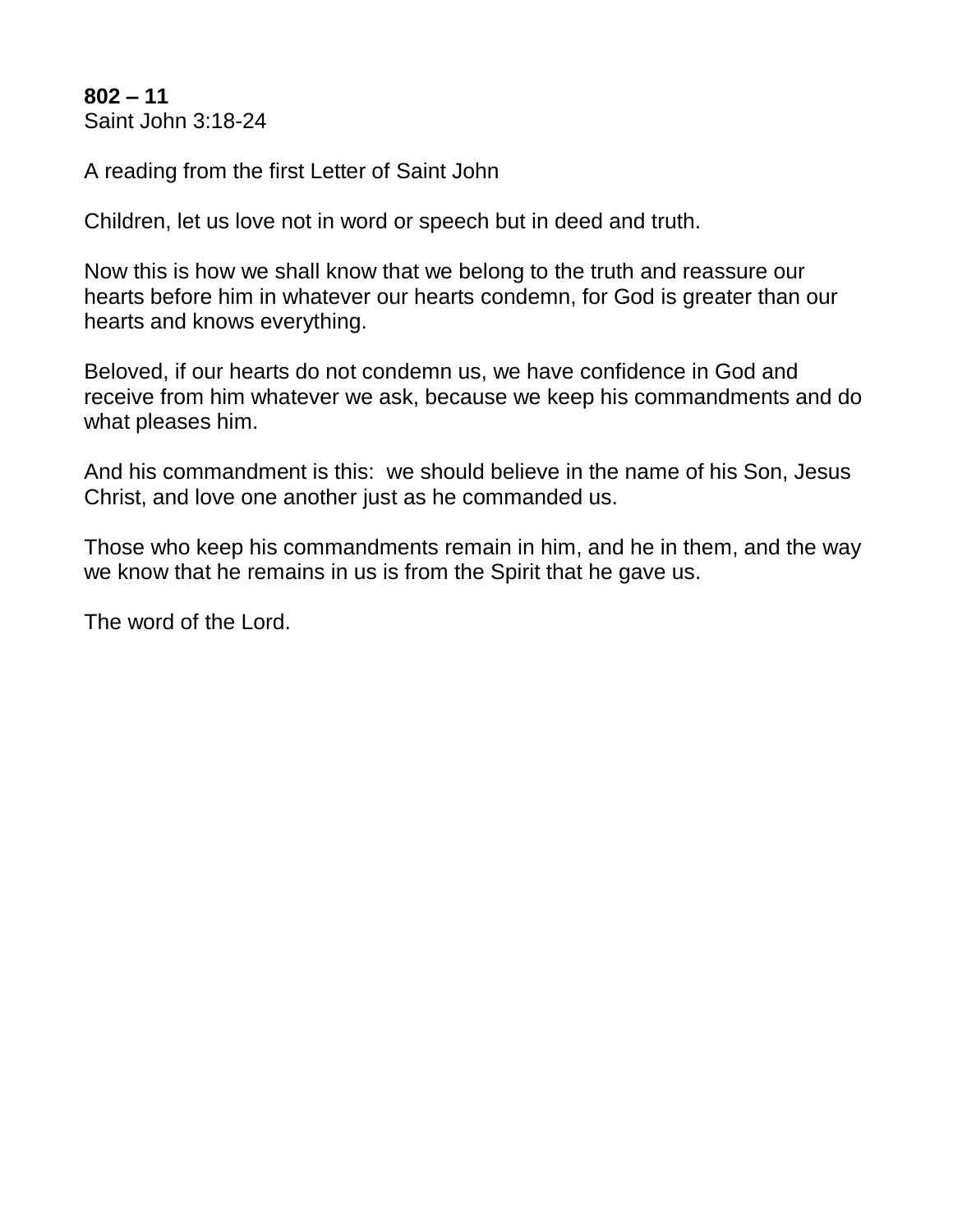**802 - 12** Saint John 4:7-12

A reading from the first Letter of Saint John

Beloved, let us love one another, because love is of God; everyone who loves is begotten by God and knows God. Whoever is without love does not know God, for God is love.

In this way the love of God was revealed to us: God sent his only begotten Son into the world so that we might have life through him.

In this is love: not that we have loved God, but that he loved us and sent his Son as expiation for our sins.

Beloved, if God so loved us, we also must love one another.

No one has ever seen God. Yet, if we love one another, God remains in us, and his love is brought to perfection in us.